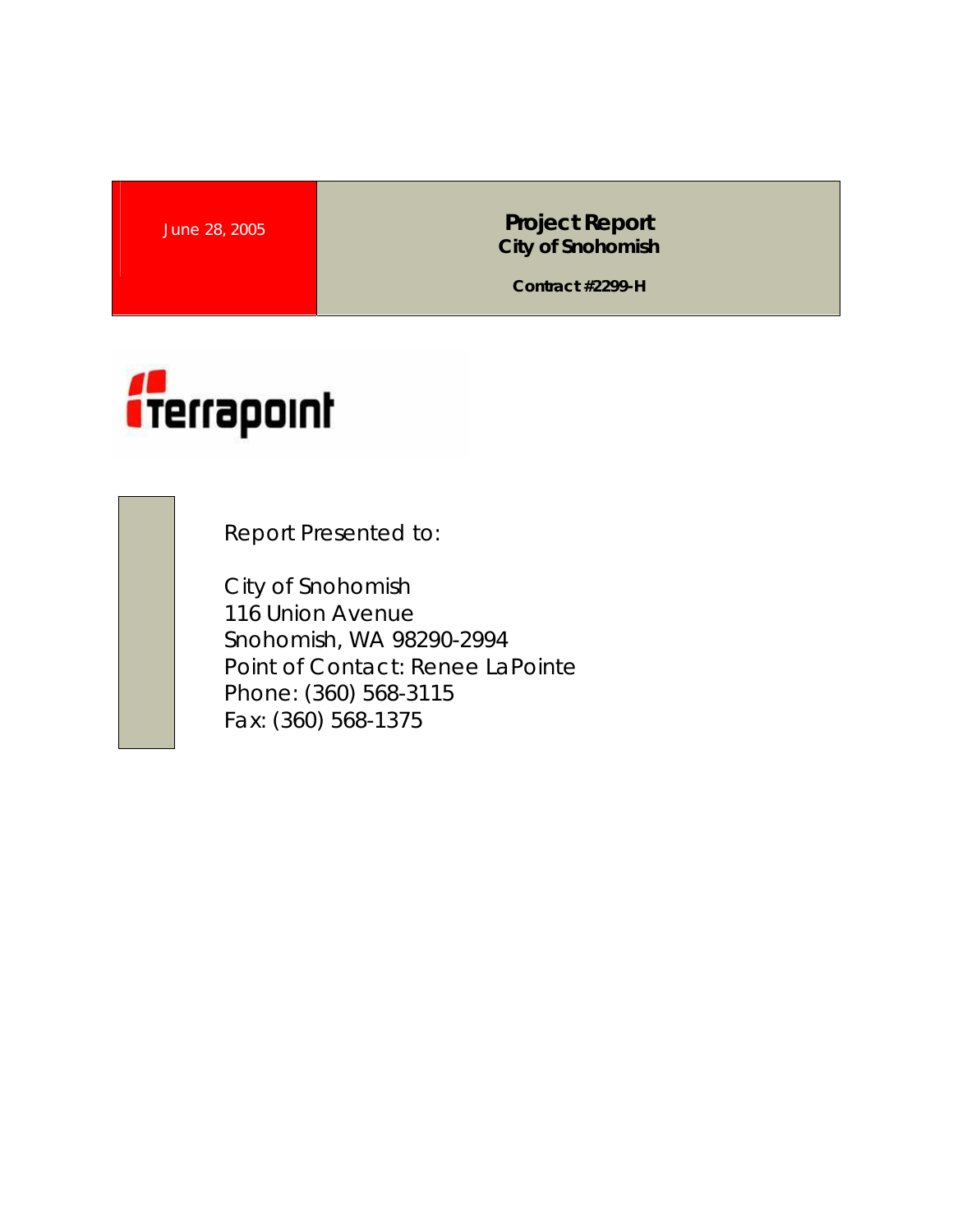# 1.Project Overview

### **Field Crew:**

The Terrapoint field crew consisted of Todd Mitchell, field project manager and Barry Kaser, LIDAR operator. The Aries Aviation aircraft crew consisted of Andre Bourque, pilot and Bob Passon, flight engineer.

#### **Post Processing Crew:**

Todd Mitchell completed the processing of GPS data. Craig Glennie carried out data validation and calibration. Vegetation removal and final product generation were completed the Houston processing team: Peggy Cobb, Brian Herring and Joe Sackett.

### **Size of Project:**

The project site covered approximately 6 square miles, as identified in the following image:



### **Location:**

The project area is located in Snohomish County Washington .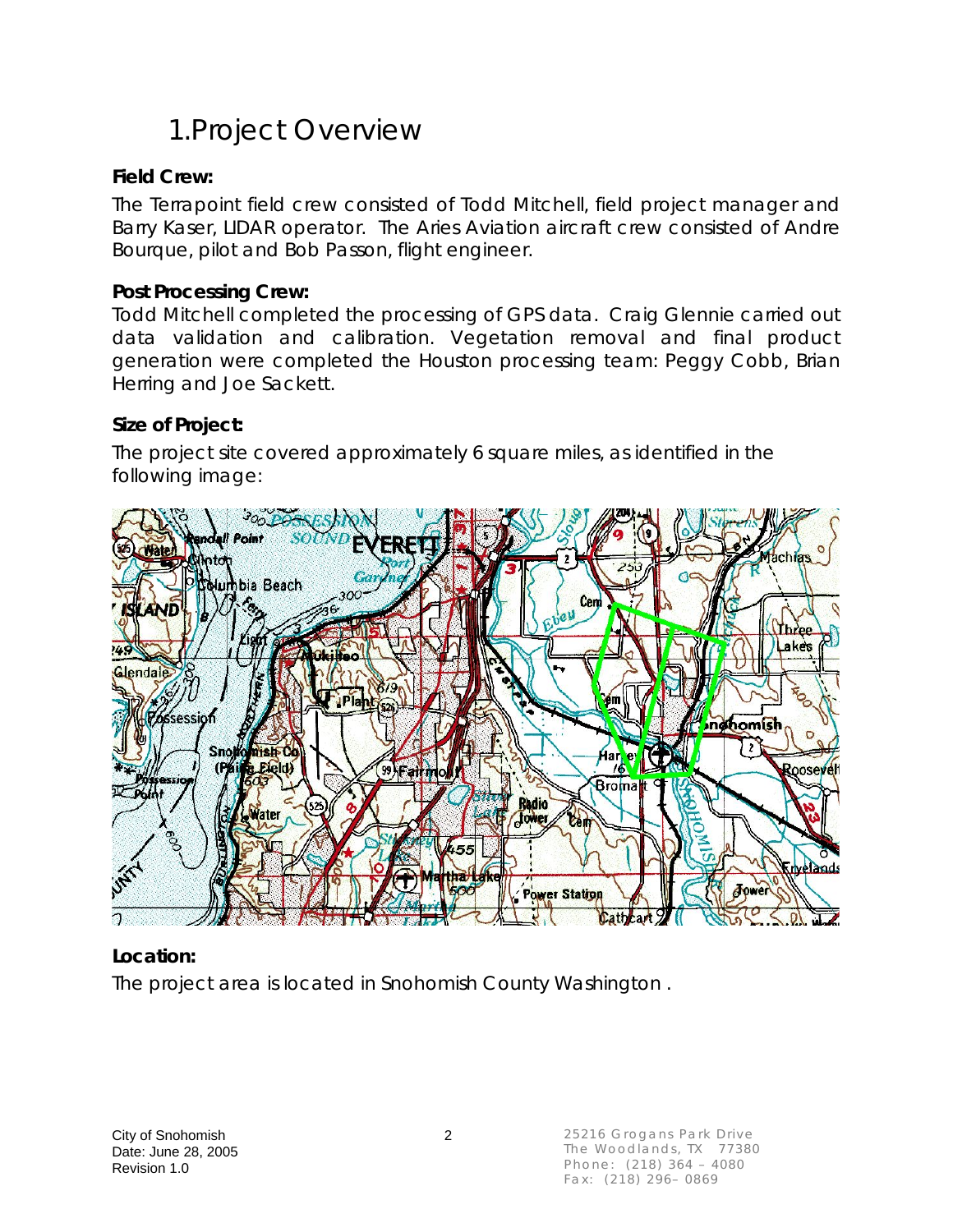### **Project Type:**

The purpose of this project is to provide a high quality DEM of the site for City of Snohomish.

### **Approximate Duration of Project:**

The field data collection took place on Feb. 26th, 2005. The control network and check point surveys were performed on Feb. 28th, 2005.

Calibration, vegetation removal and product generation took place from April 15th to June 15th, 2005.

### **Number of Flights:**

One flight was required to cover the project area with 20 flight lines.

### **Coordinate System(s) Used:**

All horizontal coordinate data was collected and referenced to NAD83 (1998) and NAVD88 and delivered in US State Plane Zone Washington North (4601). GEOID03 for CONUS was applied to the vertical component of all deliverables.

### **Survey Measurement Units Used/Delivered:**

All surveys were conducted and products delivered in US survey feet.

#### **Processing Software Used:**

The following software was used to reduce the GPS kinematic data, compute the 3-D laser points, classify and edit laser points, produce shaded relief images and transform the ellipsoidal heights to Orthometric:

- ArcView
- Flykin
- Microstation
- TerraScan
- TerraModeler
- TerraModel
- Terrapoint Proprietary LiDAR processing software

### **Capsule Review of Ground Control Survey(s) and Adjustment(s)**

Terrapoint's field crew acquired and adjusted the ground control survey information. Terrapoint collected all of their LiDAR data referenced to NGS monuments, including PID AE1858 and temporary Terrapoint monument ARL1. Kinematic GPS check points were acquired as discrete x, y, z points were collected as part of the ground truthing activities. A summary of all control coordinates is given in Table 1.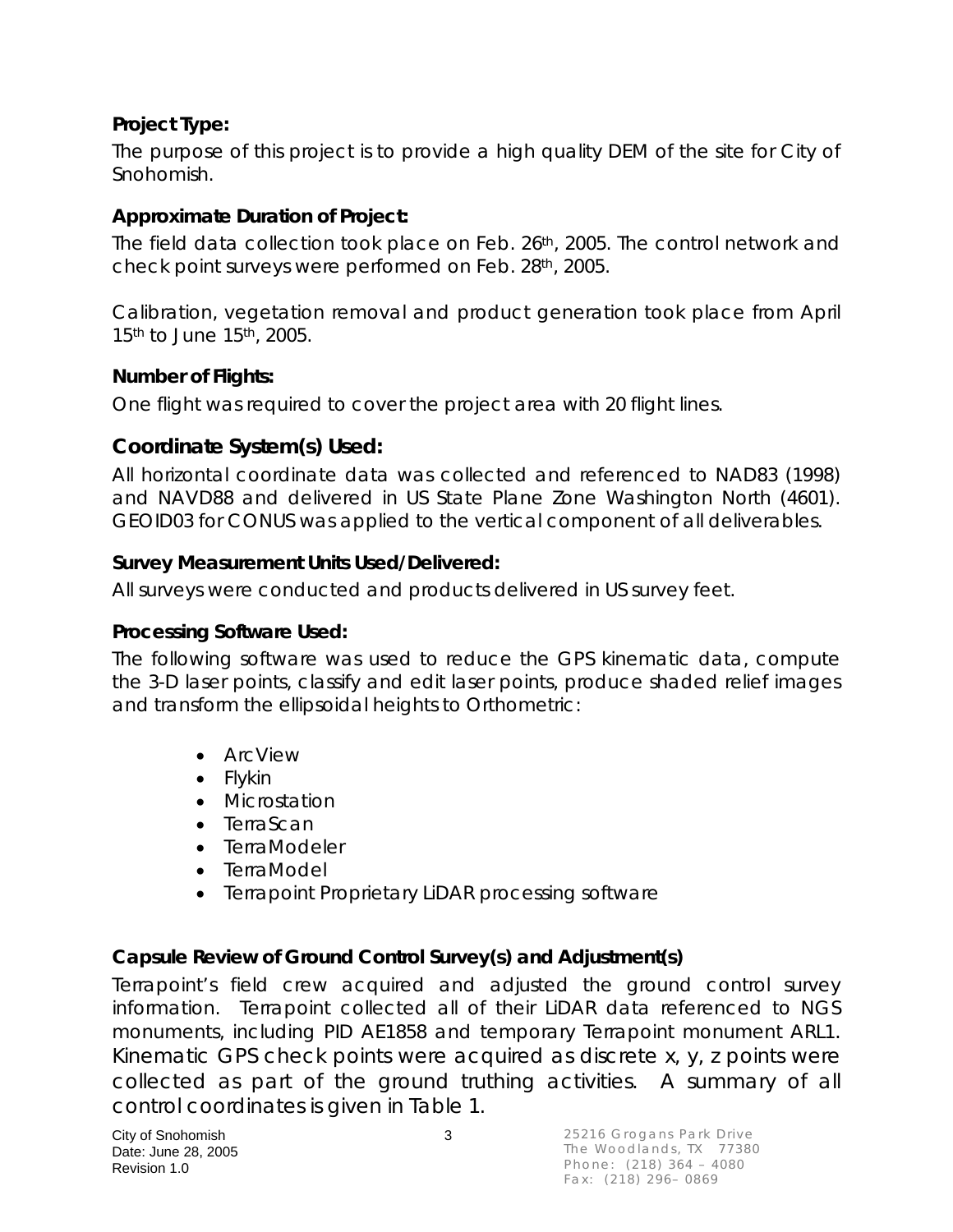| <b>Table 1: Control and Base Coordinate</b> |    |          |          |        |           |          |                                    |  |
|---------------------------------------------|----|----------|----------|--------|-----------|----------|------------------------------------|--|
| <b>NAME</b>                                 |    | Latitude |          |        | Longitude |          | Ellipsoidal<br>Elevations (meters) |  |
| AE1858                                      | 48 | 16       | 23.39780 | $-121$ | 39        | 34.13741 | 142.6619                           |  |
| ARL1                                        | 48 | 09       | 27.37695 | $-122$ | 09        | 50.17267 | 16.6241                            |  |

# 2. Health and Safety

Following Terrapoint's safety procedures, the field crew conducted a safety meeting upon arrival at the project site.

### 3. Equipment Used

### **Aircraft Type:**

A Navajo twin-engine aircraft (C-FVZM) was used for this project. The aircraft was based out of Arlington Municipal Airport. The Navajo was typically flying at an altitude of 3500 feet AGL (above ground level) for the duration of the survey.

### **Sensors Used:**

The Airborne LiDAR survey was conducted using Terrapoint's 40 kHz ALTMS (Airborne Laser Terrain Mapping System), flying at an optimum height of 3500 ft AGL at 140 knots. The system consists of a 36-degree full angle laser, a Trimble 4700 GPS receiver and a Honeywell H764 IMU unit. The nominal flight line spacing was 1070 feet, providing overlap of 50% between flight lines.

### **GPS Type(s):**

Two Sokkia GSR2600 dual frequency GPS receivers were used to support the airborne operations on this project.

### 4. Accuracy

The following list itemizes the accuracy attainable over the project area, as a function of terrain type and vegetation cover. Note that the accuracy quoted is the accuracy of the attainable DEM, once it is processed and edited to this stage. All data accuracies quoted relate to post processed GPS/IMU/LiDAR solutions.

Accuracy is as follows, quoted at the 95% confidence level (2 sigma),

1. Absolute Vertical Accuracy: +/- 15-20 centimeters on Hard Surfaces (roads and buildings)

City of Snohomish 4 Date: June 28, 2005 Revision 1.0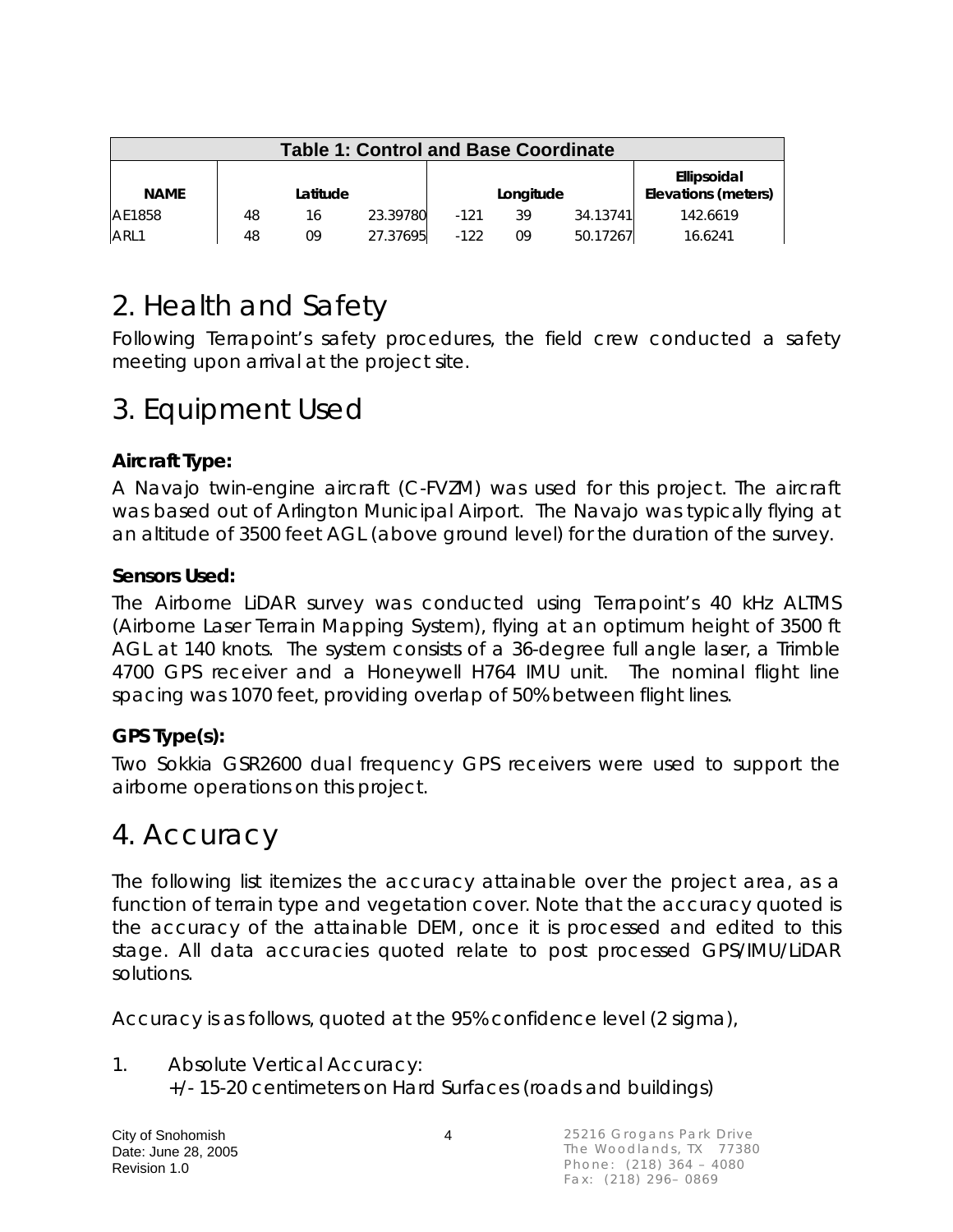+/- 15-25 centimeters on Soft/Vegetated Surfaces (flat to rolling terrain) +/- 25-40 centimeters on Soft/Vegetated Surfaces (hilly terrain)

- 2. Absolute Horizontal Accuracy: +/- 20 – 60 centimeters on all but extremely hilly terrain.
- 3. Contour Accuracy: 2 ft Contour National Map Accuracy Standard (NMAS)

To verify that the accuracy criteria were being achieved, kinematic checkpoints were compared with a triangulated surface generated from the bald earth LiDAR points.

A comparison of LIDAR data with 518 kinematic checkpoints collected along two roadways within the project site yielded the results given in Table 2 (values in meters).

| <b>Table 2: Kinematic Point Comparison</b> |          |  |  |  |  |  |
|--------------------------------------------|----------|--|--|--|--|--|
| Average dz                                 | $-0.003$ |  |  |  |  |  |
| Minimum dz                                 | $-0.270$ |  |  |  |  |  |
| Maximum dz                                 | 0.220    |  |  |  |  |  |
| Average magnitude                          | 0.062    |  |  |  |  |  |
| Root mean square                           | 0.075    |  |  |  |  |  |
| Std deviation                              | 0.075    |  |  |  |  |  |

# 5. Quality Control

Quality control of the data was ongoing throughout the process. Following data acquisition, preliminary GPS processing was conducted in the field to ensure completeness and integrity.

The GPS and inertial data were processed in tandem to achieve the best positional result. Once the position and attitude of the aircraft were known at each epoch (1-second intervals), then these data were integrated with the laser ranges to provide a position for each data point on the ground. The data were then processed using the proprietary laser processing software suite to produce coordinates.

Each flight involved setting up two base stations to collect data. Utilizing two base stations ensures GPS data collection in the event that the main base station fails. For all flights the GPS data were of high quality. This minimized the absolute error for the aircraft position.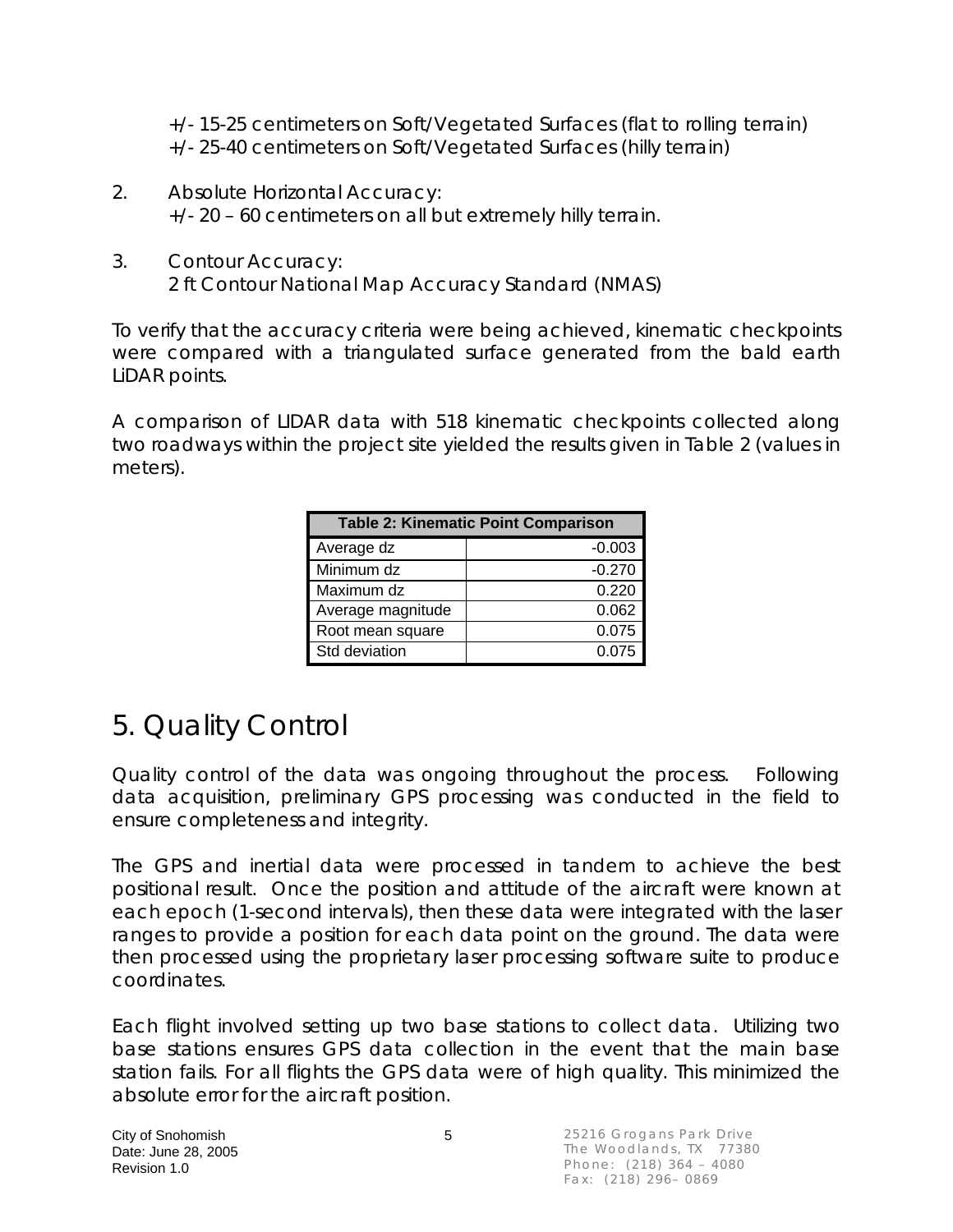The primary quality control tool for the laser ranges is the percentage of returns that are received back at the laser after it has emitted a signal. The acceptable range for returns, typically between 90% and 95% was met for this project. Lower percentages are normal over water and other poor reflectivity surfaces.

Terrapoint also utilizes a proprietary software package that performs a fully automated analysis of the quality of the LIDAR data using overlapping flight lines. Our flight lines overlap 30 to 50% on either side and thus 60 to 100% of points can be checked for overlap consistency. The overlap analysis attempts to minimize the differences in overlap areas by fine-tuning the calibration parameters of the LIDAR system.

## 6. Point Generation

The points are generated as Terrascan binary Format using Terrapoint's proprietary Laser Postprocessor Software. This software combines the Raw Laser file and GPS/IMU information to generate a point cloud for each individual flight.

All the point cloud files encompassing the project area were then divided into quarter quad tiles. The referencing system of these tiles is based upon the project boundary minimum and maximums. This process is carried out in Terrascan.

The bald earth is subsequently extracted from the raw LiDAR points using Terrascan in a Microstation environment. The automated vegetation removal process takes place by building an iterative surface model. This surface model is generated using three main parameters: Building size, Iteration angle and Iteration distance.

The initial model is based upon low points selected by a roaming window and are assumed to be ground points. The size of this roaming window is determined by the building size parameter. These low points are triangulated and the remaining points are evaluated and subsequently added to the model if they meet the Iteration angle and distance constraints (fig. 1). This process is repeated until no additional points are added within an iteration.

There is also a maximum terrain angle constraint that determines the maximum terrain angle allowed within the model.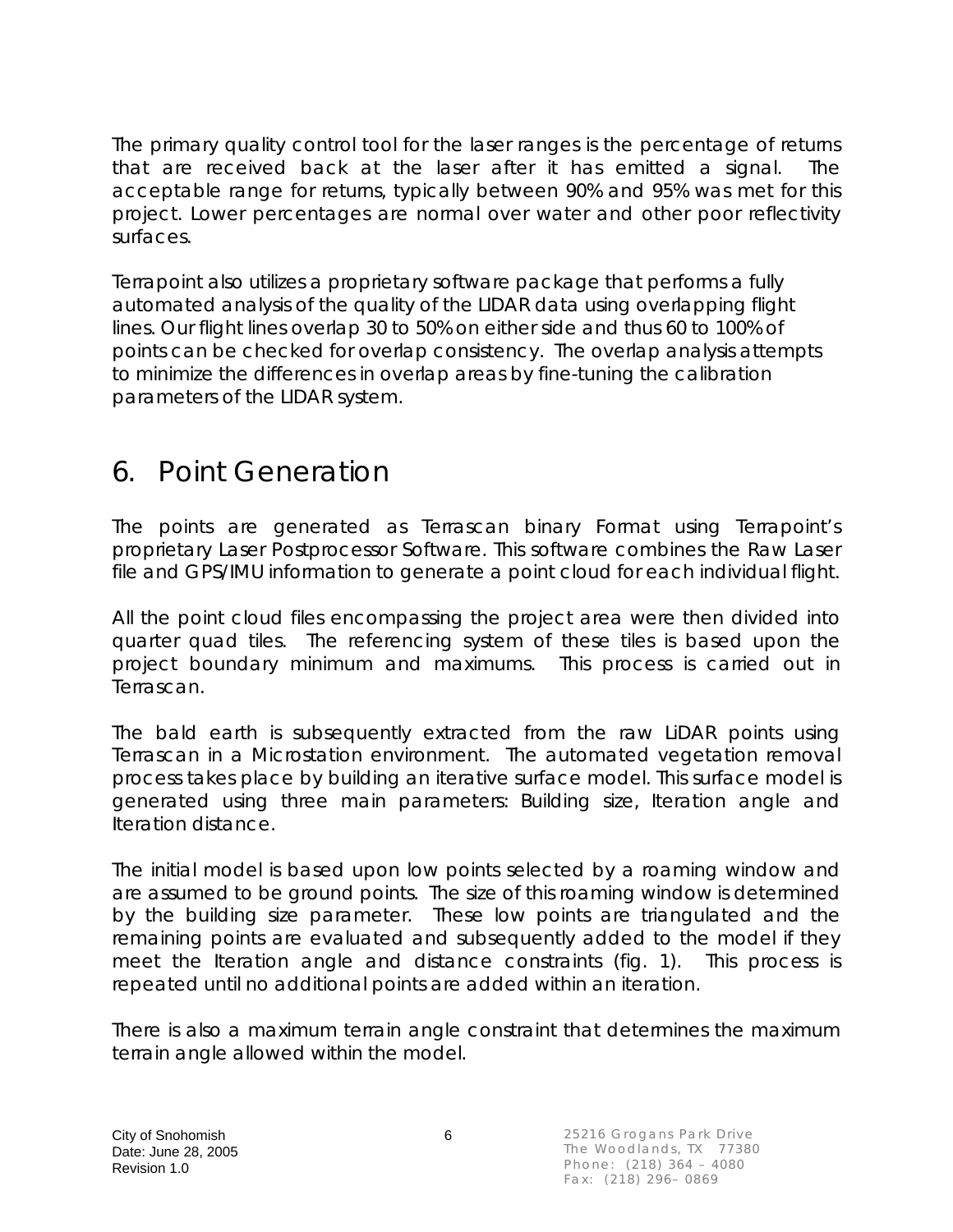

Figure 1: Terrascan iteration methodology.

(Image Source: Terrascan User's Guide, www.terrasolid.fi)

# 7. Quality Control

Once the data setup has taken place the manual quality control of the surface occurs. This process consists of visually examining the LiDAR points within Terrascan and correcting errors that occurred during the automated process. These corrections include verifying that all non ground elements, such as vegetation and buildings are removed from the ground model and that all small terrain undulations such as road beds, dykes, rock cuts and hill tops are present within the model.

This process is done with the help of hillshades, contours, profiles and crosssections. To correct misclassifications, a full suite of Terrascan and custom inhouse data tools are used.

### 8. Deliverables

Below is a list of the deliverables for this project:

All LiDAR Data Products were delivered on DVD–ROM. Two copies were provided.

Full Feature or All Return Point Data (DEM)

Data delivered in format:

• ArcInfo Grid File Format. Six foot grid spacing. File delivered by USGS quarter quad in gzipped Arcinfo Exchange Format (e00)

Bare Earth Point Data (DTM)

Data delivered in two formats:

- ArcInfo Grid File Format. Six foot grid spacing. File delivered by USGS quarter quad in gzipped Arcinfo Exchange Format (e00)
- ASCII xyz file format. Space delimited (.txt gzipped by USGS quarter quad)